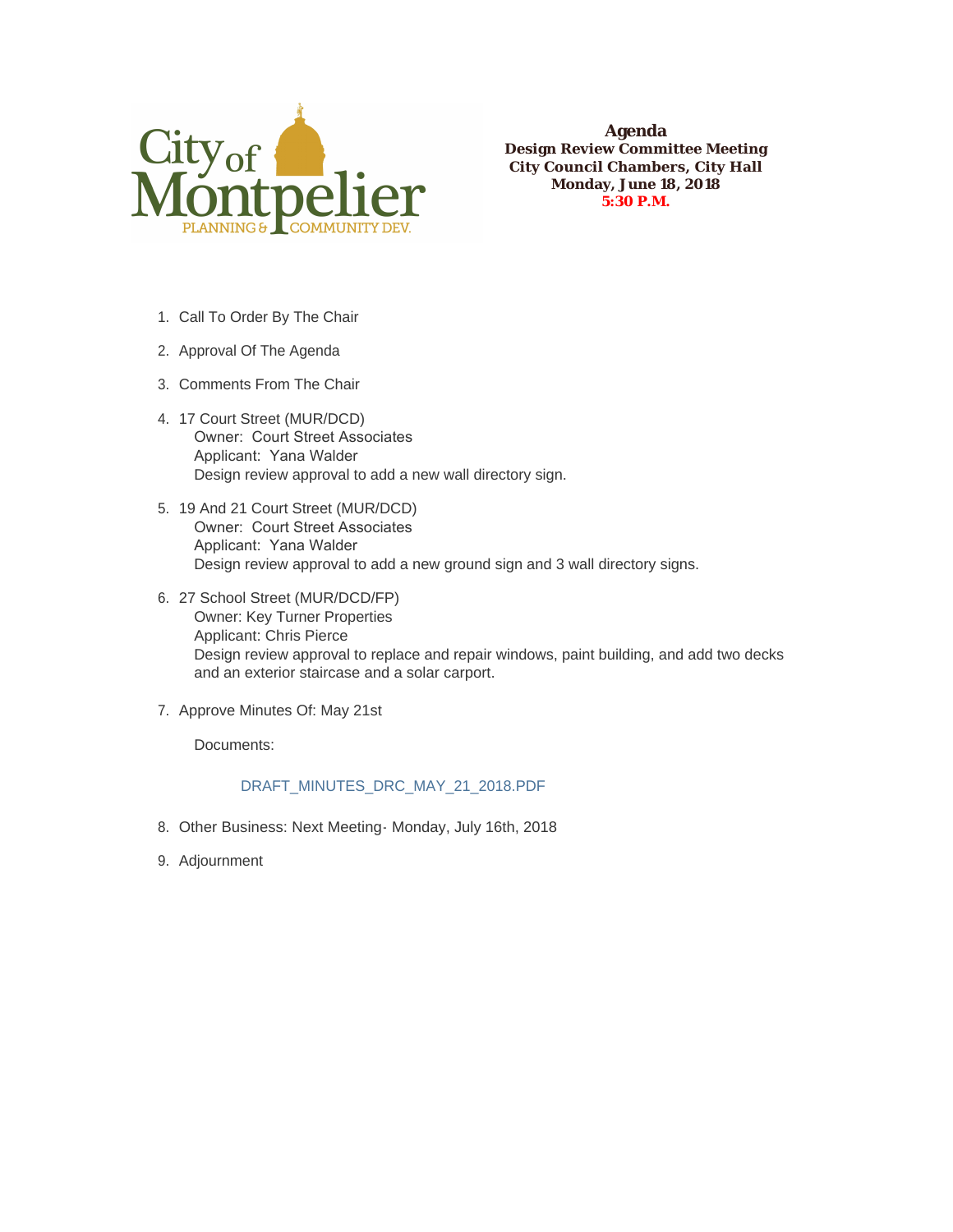**This public meeting was recorded, and the video will be available for viewing at: <https://www.montpelier-vt.org/AgendaCenter>**

## **Draft Minutes**

## **Agenda for Design Review Committee Monday, May 21, 2018 05:30 P.M.**

1. Call to Order by the Chair **Members Present**: Hannah Smith, Eric Gilbertson, Seth Mitchell, Stephen Everett (Chair), Benjamin Cheney

**Staff**: Meredith Crandall

- 2. **Approval of the Agenda** APPROVED (unanimous)
- 3. **Comments from the Chair** None.
- **4. 15 Barre Street (UC-II/DCD) Owner: Overlake Park LLC Applicant: Benjamin Cheney Design review approval to construct a 230 sf deck for outdoor seating and an ADA ramp.** Applicant present, applicant is on the DRC and has recused himself from voting on the application. There will be no significant changes to the previously submitted application, except for a ramp addition. Ramp would be coming from the left of the stairs and would go towards the road (Barre St.), under the windows. The goal of the applicant is to keep the ramp as tight to the building as possible. This will be an uncovered ramp. There will still be three spaces in front of the ramp; one of the spaces could be designated as a handicap spot. There will likely be a loss of one parking space. The ramp would be 9 ft of concrete coming from the sidewalk, to pressure treated wood. No new lighting would be installed. APPROVED (unanimous)
- **5. 29 Northfield Street (MUR/DCD) Owner/Applicant: Brian Powell Design review approval to paint fence and add a stove pipe to rear 1st floor wall.** Applicant was unavailable to attend, his brother, Richard Powell was present. Fence is shared with a neighbor; the fence is painted on one side (neighbors side) and not on the applicants side. The request is to paint the fence. In addition it is requested to install a stovepipe for a wood stove. The applicant works with historic preservation. APPROVED (unanimous)
- **6. 8 Langdon Street (UC1/DCD/FP) Owner: Andrew Brewer Applicant: Bobbie Roehm Design review of a new projecting sign.** Applicant present. The request is for an oval sign with lighting. A typo was caught